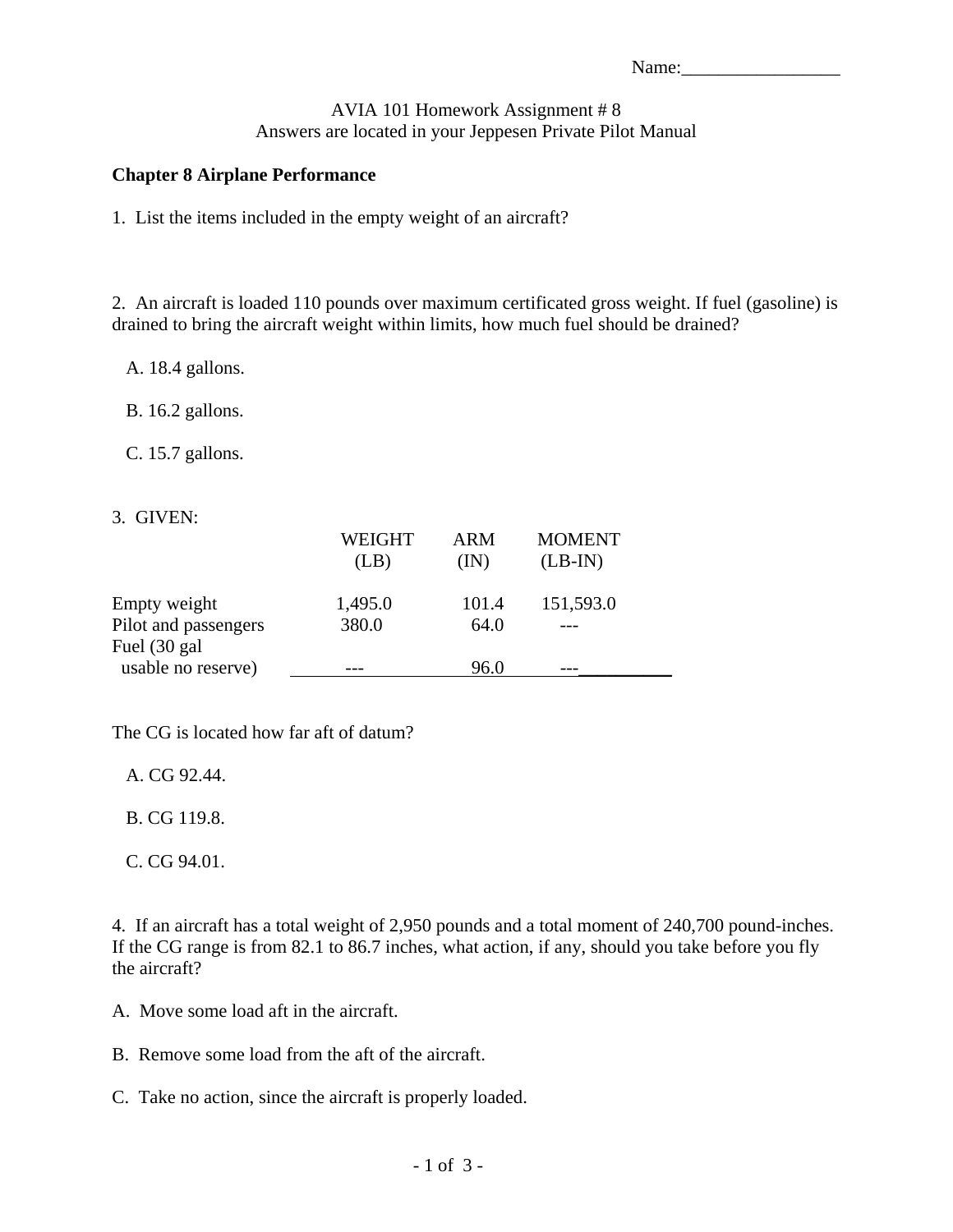5. How many nautical miles are in 148 statute miles?

6. With a true airspeed of 88 knots and winds from 240° at 16 knots, what heading would be required to maintain a course of 137°? What ground speed would you expect?

7. If you cover 61 nautical miles in 41.5 minutes, what is your groundspeed?

8. What heading should you fly to hold a course of 355° if your true airspeed is 116 knots and the winds are from 050° at 15 knots? What groundspeed would you expect?

9. How much does a gallon of fuel weigh?

10. (Refer to the figure 35 on the next page.) Calculate the moment of the airplane and determine which category is applicable.

|                           | WEIGHT (LB) MOM/1000 |        |
|---------------------------|----------------------|--------|
| Empty weight              | 1,350                | 51.5   |
| Pilot and front passenger | 310                  |        |
| Rear passengers           | 96                   |        |
| Baggage                   |                      |        |
| Fuel, 38 gal.             |                      |        |
| Oil, $8$ qt.              |                      | $-0.2$ |

- A. 79.2, utility category.
- B. 80.8, utility category.

C. 81.2, normal category